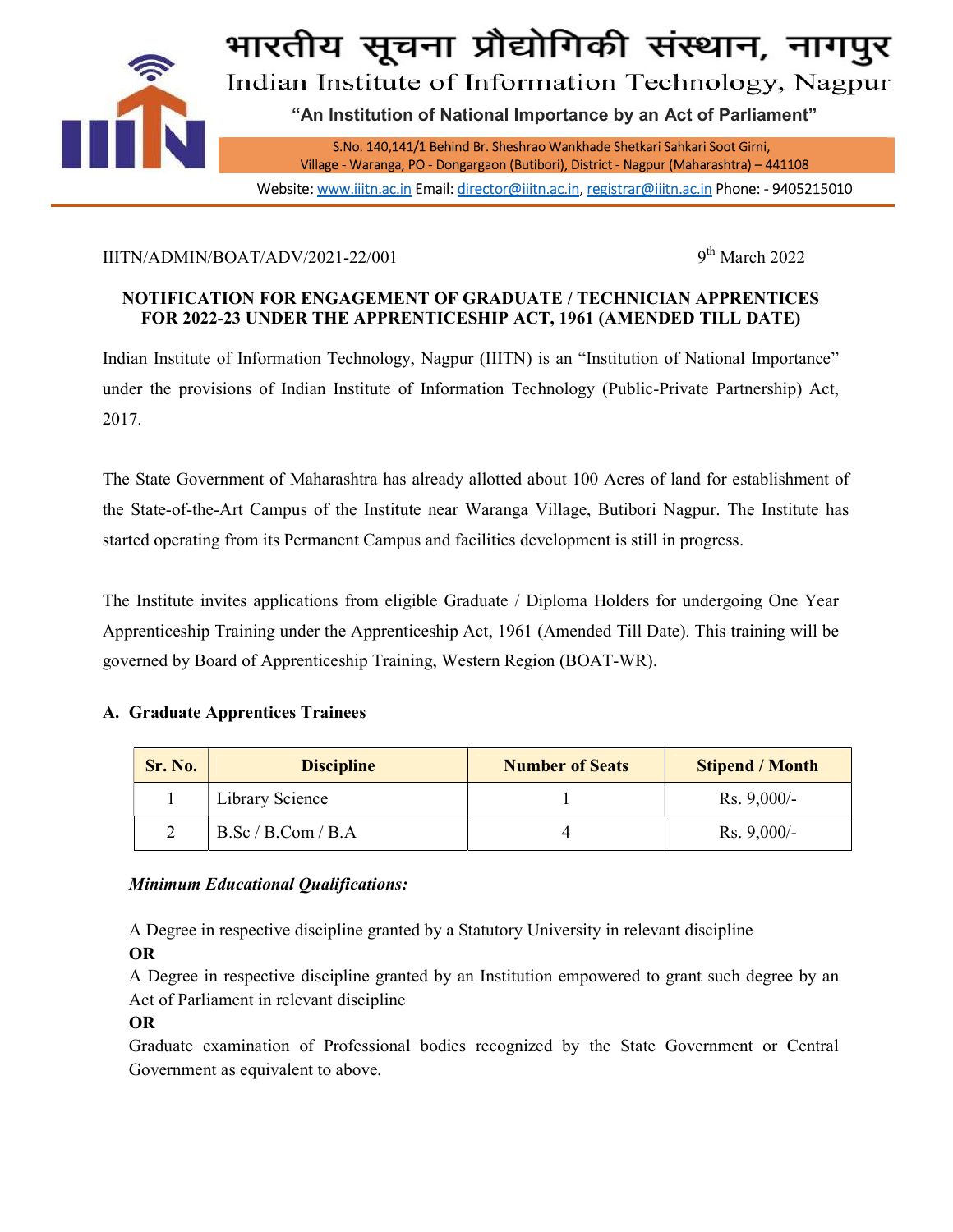### B. Technician Apprentices Trainees

| Sr. No. | <b>Discipline</b>             | <b>Number of Seats</b> | <b>Stipend / Month</b> |
|---------|-------------------------------|------------------------|------------------------|
|         | Civil Engineering             |                        | $Rs. 8,000/-$          |
|         | <b>Electrical Engineering</b> |                        | $Rs. 8,000/-$          |

# Minimum Educational Qualifications:

A Diploma in Engineering or Technology granted by a State Council or Board of Technical Education established by a State Government in relevant discipline

OR

A Diploma in Engineering or Technology granted by an University in relevant discipline OR

A Diploma in Engineering or Technology granted by an institution recognized by State Government or Central Government as equivalent to above

# C. General Terms & Conditions:

- 1. Candidate passed their final qualifying semester of Degree / Diploma Course in above mentioned disciplines recognized by AICTE or GOI on or after 01 April 2020 is eligible to apply.
- 2. Those candidates having qualifications equivalent to any of the prescribed qualifications should submit Equivalency Certificate issued by the Competent Authority and without such certificate, their candidature will not be considered.
- 3. Age limit will be followed as per Apprenticeship Rules. Only Indian nationals need apply.
- 4. Apprentices Act Guidelines on reservation applicable for SC, ST, OBC NCL, EWS & PWD will be strictly followed.
- 5. The duration of Apprenticeship training will be for a period of one year.
- 6. Candidates who have already undergone or are currently undergoing apprenticeship under Apprenticeship Act 1961 (Amended Till Date) in any Government or Public Sector or Private industrial organization are not eligible to apply.
- 7. Upon completion of the Apprenticeship Period, the Institute shall have no obligation to offer employment to such apprentices nor can an apprentice claim right for employment in the Institute on the grounds of completion of Apprenticeship.
- 8. Mere fulfillment /satisfying eligibility criteria do not imply that the candidates will be called for written test and/or interaction for engagement as Apprentices Trainee.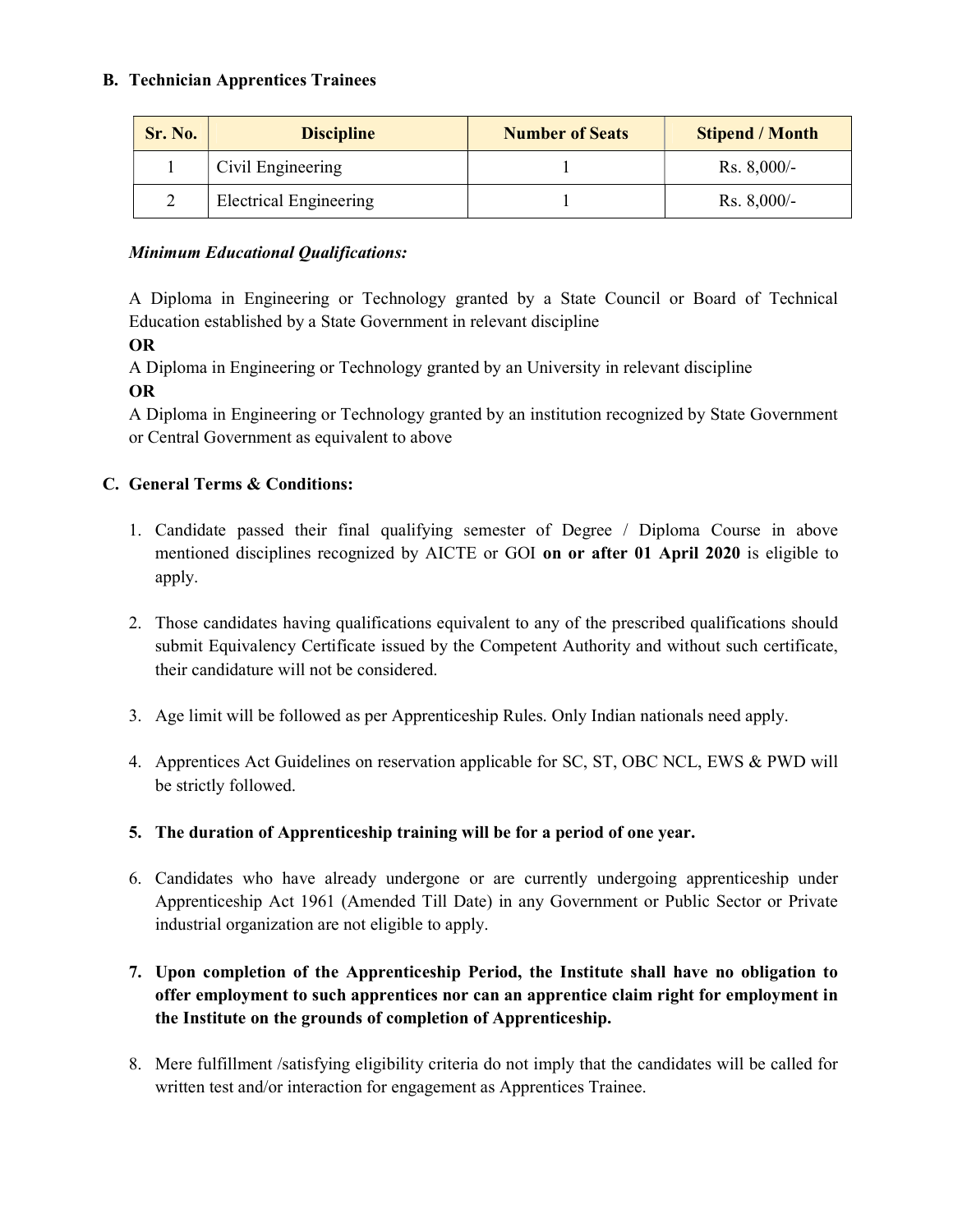9. The eligible candidates fulfilling the criteria may send application, addressed to:

# The Director,

Indian Institute of Information Technology, Nagpur S.No. 140,141/1 Behind Br. Sheshrao Wankhade Shetkari Sahkari Soot Girni, Village - Waranga, PO - Dongargaon (Butibori), District - Nagpur (Maharashtra) – 441108

- 10. The prescribed Application Format is attached herewith as Annexure 1. Only the applications received in prescribed format shall be considered.
- 11. The application envelope should mention "Application for Apprentice Trainee in …………..(Name of the Discipline).
- 12. The application should be enclosed with self attested copies of certificates of all essentially required qualifications with photograph.

### 13. The last date for submission of the application is  $21<sup>st</sup> March 2022$ .

- 14. The shortlisted candidates, as per merit based on the marks obtained in the qualifying examination, shall be called for document verification at MDL. The candidates would be required to furnish documents regarding proof of Date of Birth, Qualification, and Category etc.
- 15. The date, time and venue for document verification would be intimated to the shortlisted candidates in their email id as well as on uploading details on Institute Website viz. www.iiitn.ac.in.
- 16. Every candidate should have a valid email id & mobile number The email id & mobile no. must remain active until the end of the training programme in respect of the selected candidates. The Institute will not be responsible for any loss of e-mail sent due to invalid / wrong E-mail ID provided by the candidate or delivery of e-mails to SPAM / BULK mail folder etc.
- 17. The candidates belonging to SC/ST/OBC shall produce their caste certificate in the prescribed format issued by the Competent Authority applicable for jobs under Government of India, during document verification.
- 18. Candidates have to produce their valid ID card, i.e., AADAAR / PAN / Voters ID / Driving License / Certificate Issued by Educational Institute, during document verification.
- 19. The eligible candidates are required to mention the 'Total Marks and Marks obtained in the qualifying exam throughout the semesters in 4 years Degree / Diploma'. In case semester results a declared in Grade Point Average then 'Total Marks and Marks Obtained shall be converted and provided as per norms of the Institute / University".